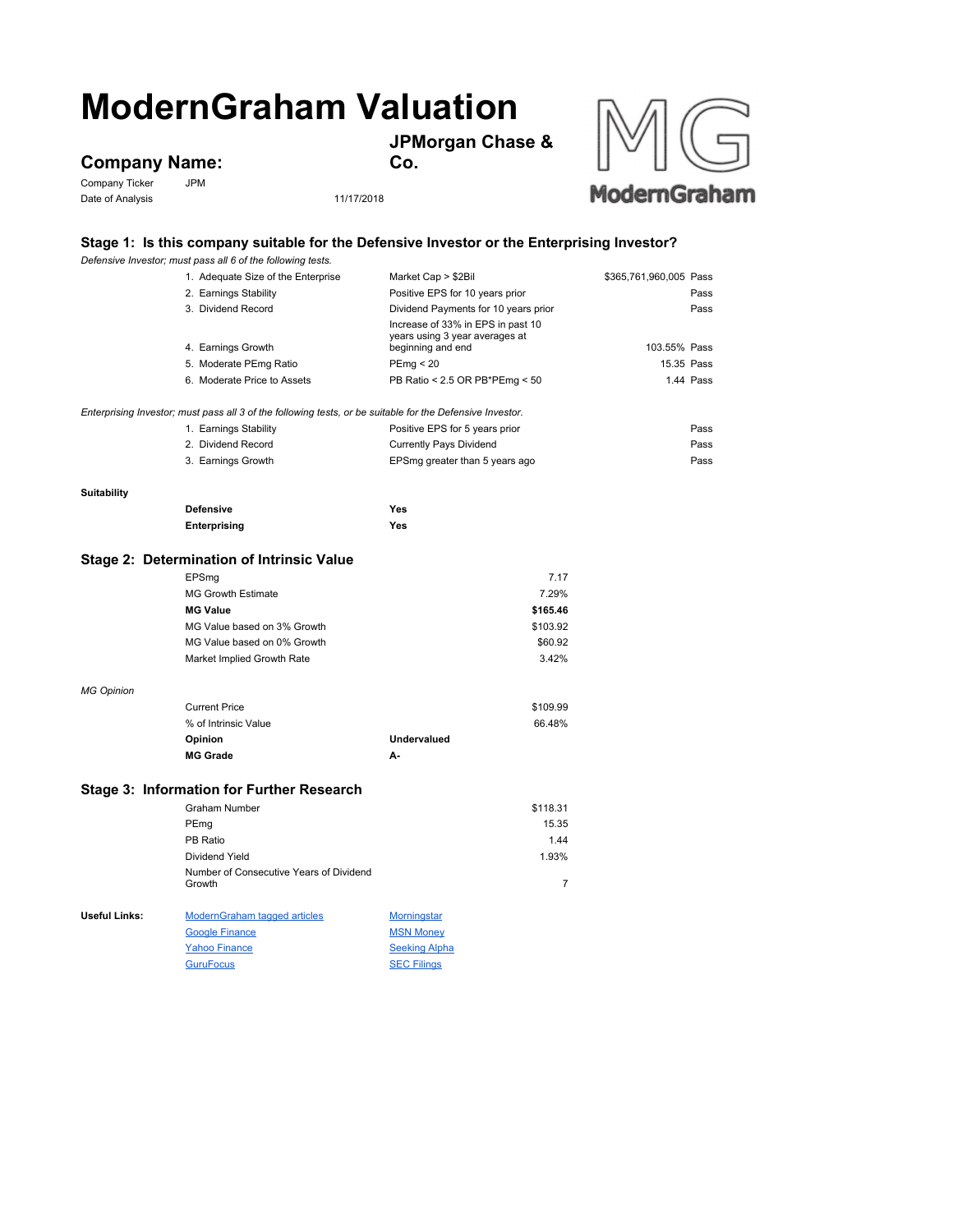| <b>EPS History</b> |        | <b>EPSmg History</b>                                |                     |
|--------------------|--------|-----------------------------------------------------|---------------------|
| Next Fiscal Year   |        |                                                     |                     |
| Estimate           |        | \$9.28 Next Fiscal Year Estimate                    | \$7.17              |
| Dec2017            | \$6.31 | Dec2017                                             | \$5.95              |
| Dec2016            | \$6.19 | Dec2016                                             | \$5.65              |
| Dec2015            | \$6.00 | Dec2015                                             | \$5.27              |
| Dec2014            | \$5.29 | Dec2014                                             | \$4.82              |
| Dec2013            | \$4.34 | Dec2013                                             | \$4.41              |
| Dec2012            | \$5.20 | Dec2012                                             | \$4.11              |
| Dec2011            | \$4.48 | Dec2011                                             | \$3.47              |
| Dec2010            | \$3.96 | Dec2010                                             | \$3.05              |
| Dec2009            | \$2.26 | Dec2009                                             | \$2.69              |
| Dec2008            | \$1.35 | Dec2008                                             | \$2.85              |
| Dec2007            | \$4.38 | Dec2007                                             | \$3.44              |
| Dec2006            | \$4.04 | Dec2006                                             | \$2.78              |
| Dec2005            | \$2.38 | Dec2005                                             | \$2.01              |
| Dec2004            | \$1.55 | Dec2004                                             | \$1.84              |
| Dec2003            | \$3.24 | Dec2003                                             | \$2.08              |
| Dec2002            | \$0.80 | Dec2002                                             | \$1.73              |
| Dec2001            |        | \$0.80 Balance Sheet Information                    | 9/1/2018            |
| Dec2000            |        | Long-Term Debt & Capital Lease<br>\$2.86 Obligation | \$270,124,000,000   |
| Dec1999            |        | \$3.69 Total Assets                                 | \$2,615,183,000,000 |
| Dec1998            |        | \$2.83 Intangible Assets                            | \$54,697,000,000    |
|                    |        | <b>Total Liabilities</b>                            | \$2,356,227,000,000 |
|                    |        | Shares Outstanding (Diluted Average)                | 3,394,300,000       |